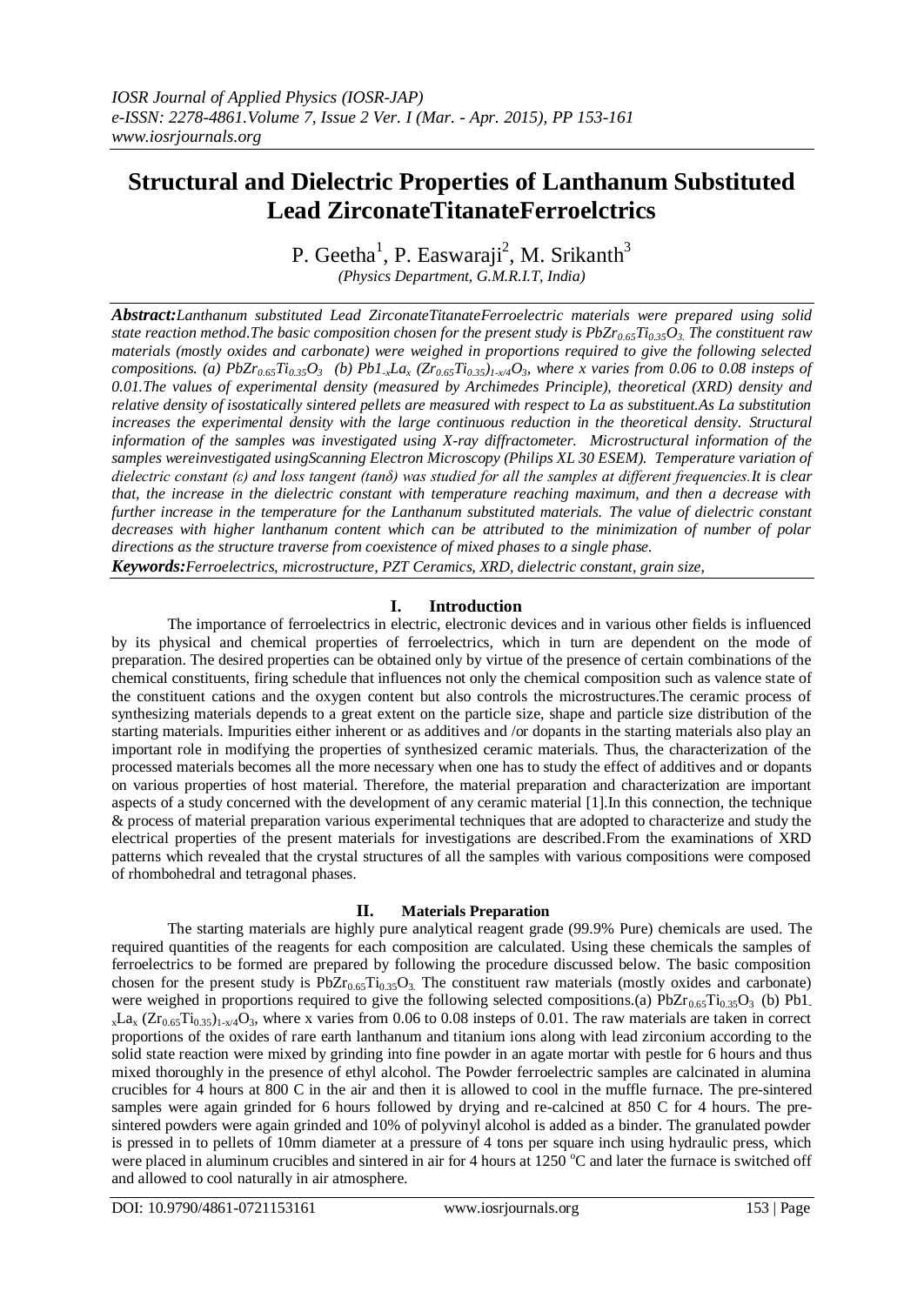### **III. Experimental Setup**

X-ray diffraction technique is used for the structural/phase analysis of the material. The structural information of the samples were investigated using X-ray diffractometer (INEL, Co K<sub>a</sub> radiation.  $\lambda = 1.788A^0$ ). Maximum voltage and current used in this characterization is 30KV and 15mA. The basic principle is that for a fixed wavelength (λ), the constructive interference occurs for a fixed set of an interplanar spacing (d) and incidence angle (θ). According to Bragg's condition of diffraction  $\lambda = 2d \sin \theta$ .

The scanning electron microscope was used to determine the average crystallite size and the surface morphology. It gives information about the grain evolution and grain size. It also gives the information about the inter-granular and the intra-granular pores and the distribution of grains in the bulk samples. Microstructural information of the samples were investigated using Scanning Electron Microscopy (Philips XL 30 ESEM), voltage applied to the electron gun is 20KV.

For the dielectric measurement silver paint was applied on both sides of the pressed pellets and the samples were fixed in the spring loaded sample holder attached to a heating and cooling chamber. The parallel capacitance(C) and the dissipation factor (D) for all the samples were measured using an Agilent 429A impedance analyzer in the frequency range 100Hz-1MHz in a temperature range of 300 to 600K with a Lab-Equip temperature control unit. The temperature and measurement process were controlled electronically by a homemade program using lab view software.

### **IV. Results And Discussions**

The values of experimental density (measured by Archimedes Principle), theoretical (XRD) density and relative density of isostatically sintered pellets are measured with respect to La as substituent. All the samples exhibited densification better than 95 per cent of the theoretical density. The experimental density increased with the lanthanum concentration in the present system. As La substitution increases the experimental density with the large continuous reduction in the theoretical density. The computed values of the density are presented in the table I with the error  $\pm$  0.05.

**Table I : Variation of experimental density (dex, g/cc) and theoretical density (dth, g/cc) procedures as a function of substitution**

|      | $u_{\rm ex}$ | $\mathbf{u}_{\text{th}}$ |
|------|--------------|--------------------------|
| 0.00 | 6.24         | 6.33                     |
| 0.06 | 6.39         | 6.53                     |
| 0.07 | 6.52         | 6.65                     |
| 0.08 | 6.54         | 6.65                     |
| 0.10 | 6.56         | 6.65                     |

The obtained theoretical density is decreasing with concentration 0.08 to 0.10 is due to the replacement of Pb with La (A-site substitution) because the atomic weight of lead is more than that of lanthanum so the molecular weight decreases as La is added. La doping reduced tetragonality of the PLZT crystal lattice, which leads to a reduction in internal stresses, thus allowing crystallites in grains to accommodate more closely to form a denser micro-structure. Thus it can be concluded that the La doping increase densification of PLZT ceramics. The relative density  $d_{rel}$ ,  $x=0 = 98.57\%$  also computed from equation (3.3) and we noted that  $d_{rel}$  La = 98.06 %.

Structural information of the samples were investigated using X-ray diffractometer (INEL Co  $K_{\alpha}$ radiation,  $\lambda$ =1.788A $^{\circ}$ ), Maximum voltage and current used in this characterization is 30 KV and 15 mA. The XRD patterns of the samples with various compositions are as shown in the figures. The XRD peaks are found to be sharp, which indicates good homogeneity and crystallization of the ceramic samples. There is no unwanted secondary peak in XRD pattern. From the examinations of XRD patterns which revealed that the crystal structures of all the samples with various compositions were composed of rhombohedral and tetragonal phases. Lattice planes belong to rhombohedral  $(\triangle)$  and tetragonal  $(\triangledown)$  phases are indexed using JCPDS file numbers 52-1411 and 46-0504 respectively. For the composition  $x = 0.06$ , the lattice planes belongs to both rhombohedral and tetragonal crystal structure. The intensity of the lattice planes (101), (012), (003), (202),  $(113)$ ,  $(104)$  and  $(024)$  belongs to rhombohedral phase is retains the same as increase the La(x) content in the samples. Incorporation of lanthanum ions thermodynamically into the lattice of perovskite structure stabilizes the rhombohedral phase against the tetragonal phase[2].But the lattice plane (113) belongs to rhombohedral phase is disappeared at the composition  $x=0.10$ . From the structural analysis, it is observed that the decrease in intensity of lattice planes belongs to tetragonal and retains the same for the planes belongs to rhombohedral[3]. Therefore, the crystal structure of the samples transform from multi phaserhombohedral and tetragonal phase to single phase rhombohedral phase as the composition changed from  $x = 0.06$  to  $x = 0.10$ . The lattice parameters (a,c) for tetragonal crystal structure are 3.98 A<sup>o</sup>, 4.052 A<sup>o</sup> and for rhombohedral phase are 5.74 A<sup>o</sup>, 7.14 A<sup>o</sup>.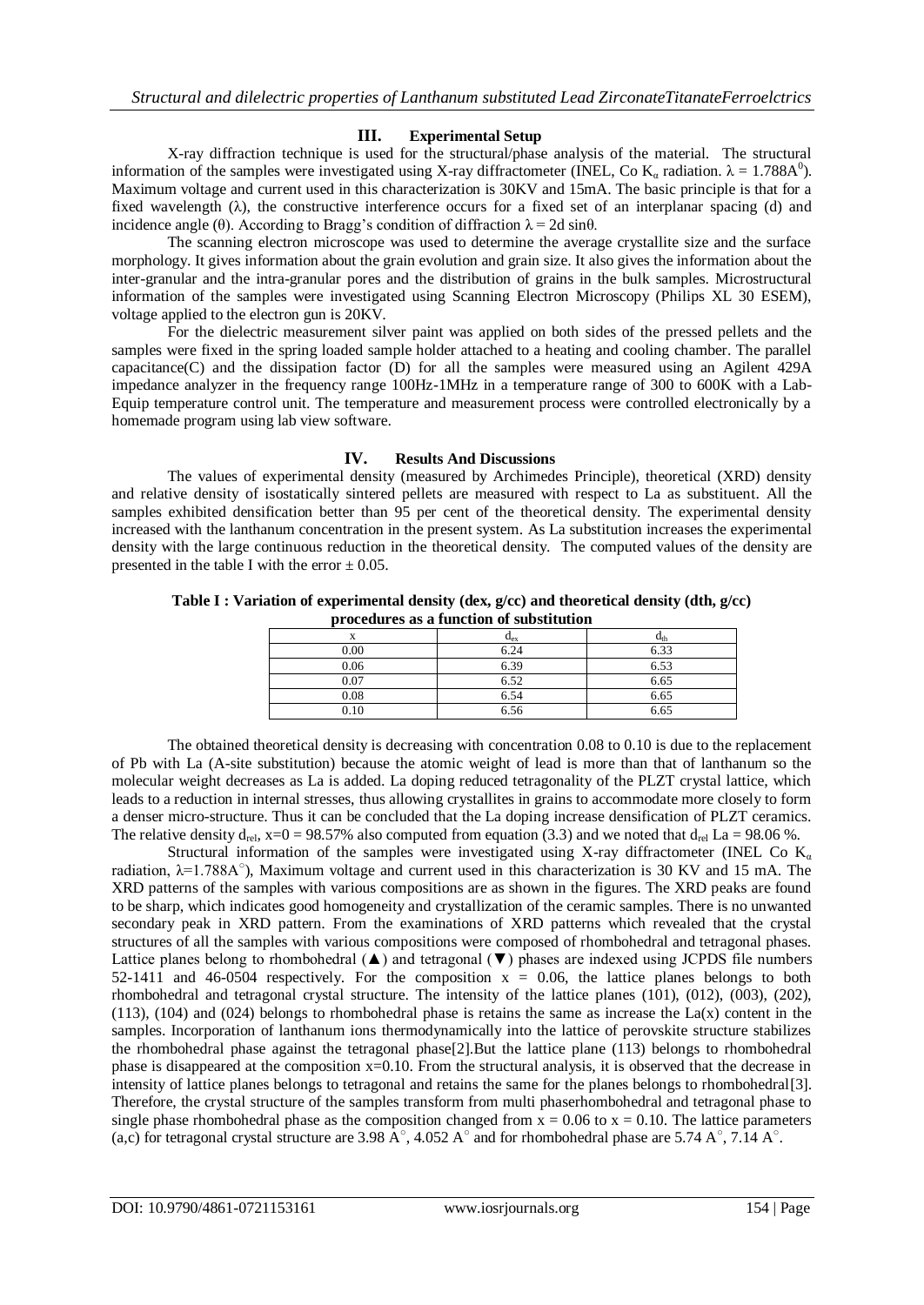

**Fig.1(a): XRD pattern of Pb1-x Lax (Zr0.65Ti0.35 ) 1-x/4 O3at Composition X = 0.06**



**Fig.1(b): XRD pattern of**  $Pb_{1-x}$  $La_x$  **(** $Zr_{0.65}$  $Ti_{0.35}$ **)**  $I_{-x/4}$  $O_3$  **at Composition X = 0.07** 



**Fig.1(c): XRD pattern of**  $Pb_{1-x}$  $La_x$  $(Zr_{0.65}Ti_{0.35})_{1-x/4}$  $O_3$  **at Composition X = 0.08** 



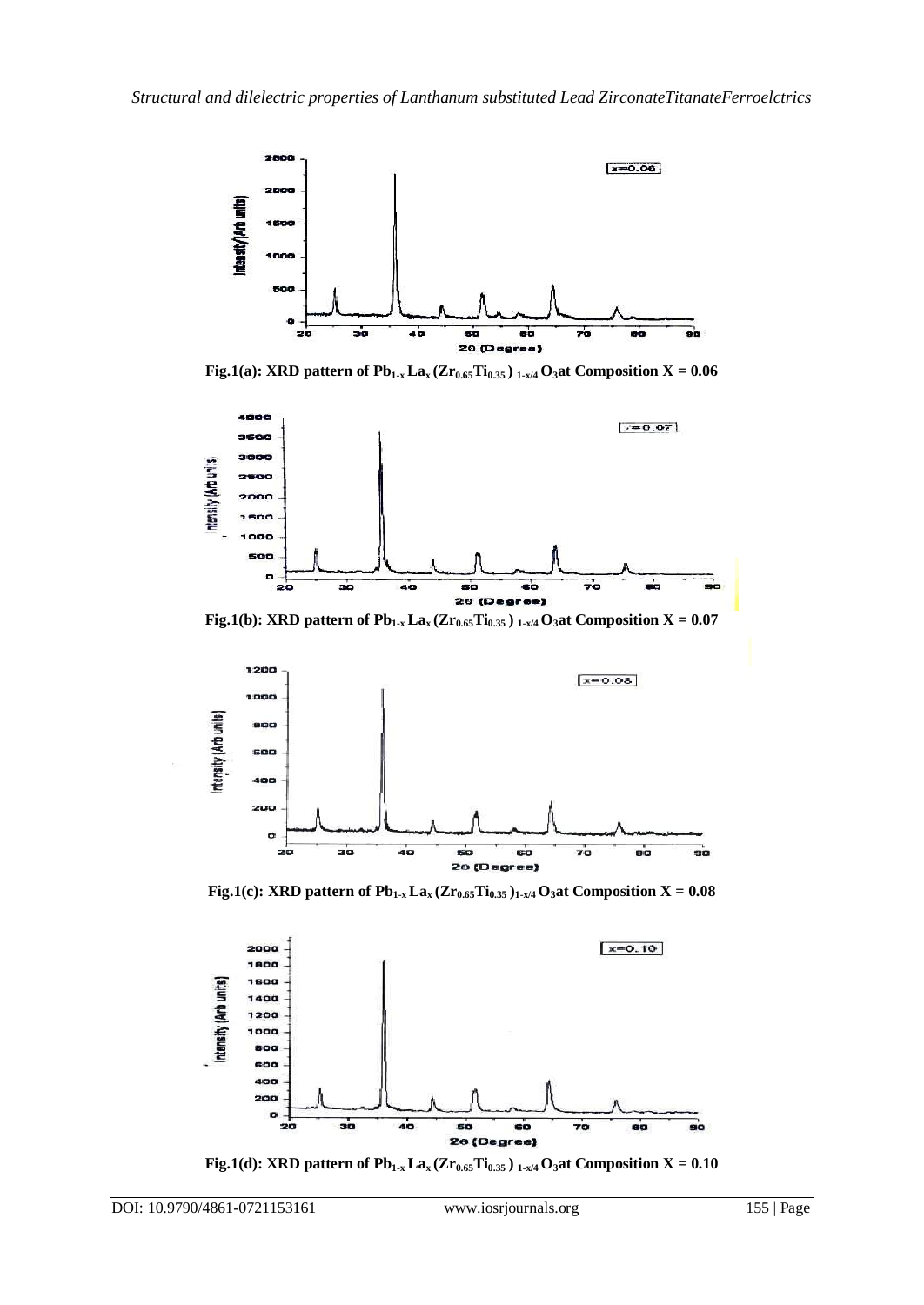

**Fig.1(e): XRD pattern of**  $Pb_{1-x}$  $\text{La}_x$  $(Zr_{0.65}Ti_{0.35})$  $_{1-x/4}$  $O_3$  **at Composition**  $x = 0.06, 0.07, 0.08$ **. &**  $0.10$ 



**Fig.1(f)** Variation of Crystallite size with composition of  $Pb_{1-x} La_x (Zr_{0.65}Ti_{0.35})_{1-x/4} O_3$ .

The syntheses of the samples are involved, in which the powder is grinded several times as a result the grain size of all the samples comes down. The crystallite sizes of all the samples are estimated from XRD line broadening analysis using Scherer formula. Fig.1(f) shows the variation of crystallite size with composition(x) of the samples. The crystallite size is increased from 68nm to 83nm as increase the lanthanum concentration from x=0.06 to 0.07, thereafter a slow increment of crystalline size is observed. This results revealed that at lower concentration of  $La(x=0.06 \text{ to } 0.07)$ , the crystal structure of the samples is combination of tetragonal and rhombohedralphase. As increase the La content (x=0.08 to 0.10), the tetragonal phase is disappeared and single phase rhombohedral crystal structure is likely to form.

Microstructural information of the samples were investigated using Scanning Electron Microscopy (Philips XL 30 ESEM), voltage applied to the electron gun is 20KV.The SEM microstructure of all samples is given in figure below:



**Fig.2(a): SEM micrograph of PZT Fig.2(b): SEM micrograph of PLZT at x=0.06**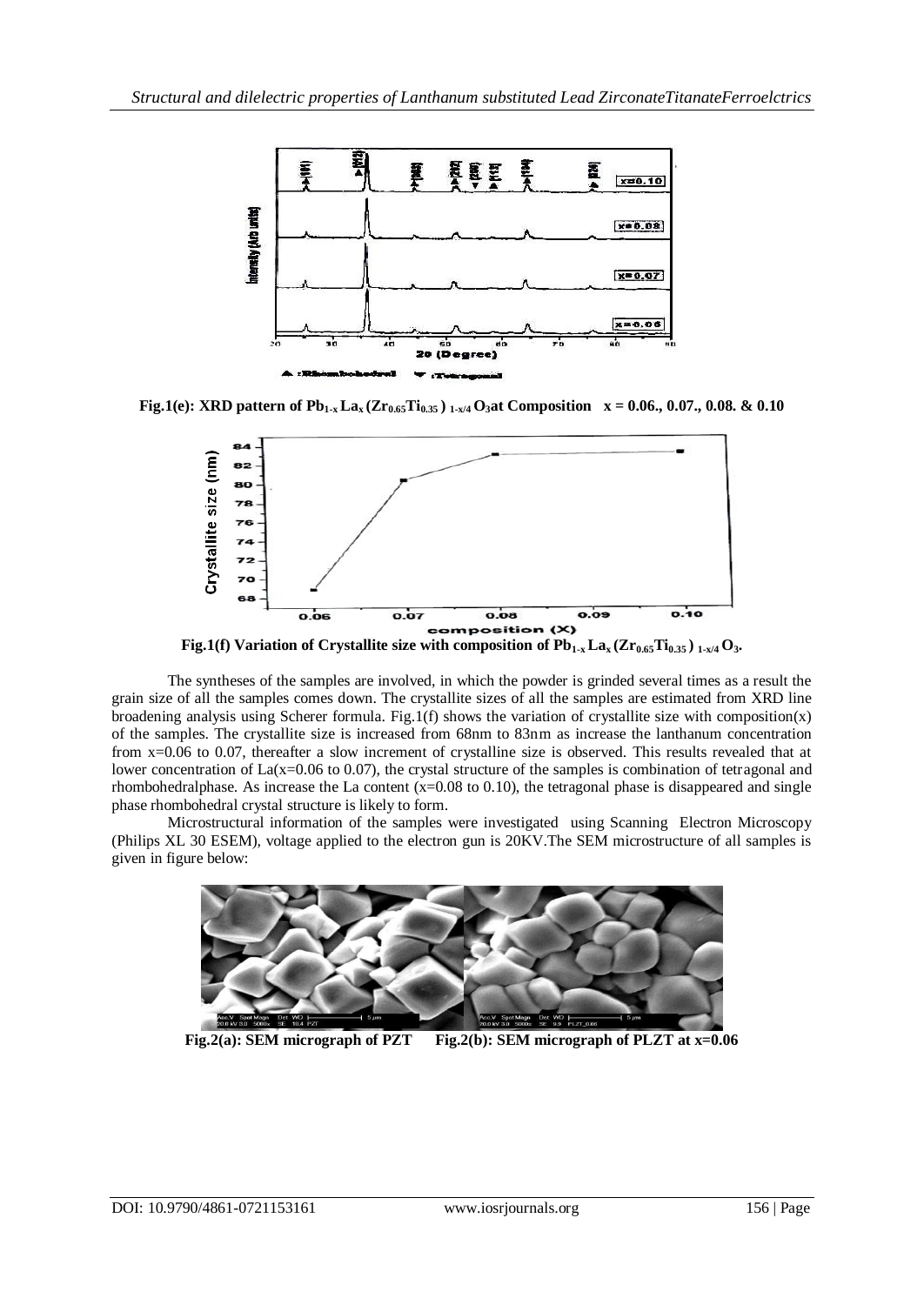

**Fig.2(c): SEM micrograph of PLZT at x=0.07 Fig.2(d): SEM micrograph of PLZT at x=0.08**



**Fig.2(e): SEM micrograph of PLZT at x=0. 10**

Fig.2(a), (b), (c), (d) & (e) illustrate the SEM micrographs of PZT and PLZT ceramic samples respectively. Fig.2(a) shows the microstructure of the pure PZT sintered at 1250  $\rm{^0C}$  for 4 hours. From the microstructure it can be inferred that the grains of PZT are square in shape with an average grain size ranging from 4-7 um. From fig.2(b), (c), (d), the average grain size is increasing as it is shown in the fig.2 (f). A general trend can be observed that with increasing amount of B-site substitution the grain growth increases.



Temperature variation of dielectric constant (ε) and loss tangent (tanδ) was studied for all the samples at different frequencies.Fig.3 (a), (b), (c), (d), (e) shows the variation of dielectric constant against temperature at different frequencies for the prepared samples. It is clear that, the increase in the dielectric constant with temperature reaching maximum, and then a decrease with further increase in the temperature. Fig.4(a,b,c,d) shows the temperature dependence of dielectric constant (ε) and loss tangent (tanδ) for various frequencies for all the compositions. Evidently, addition of lanthanum moves the diffused – phase transition [4] region towards a lower temperature as well as significantly decreases the value of dielectric constant at maxima.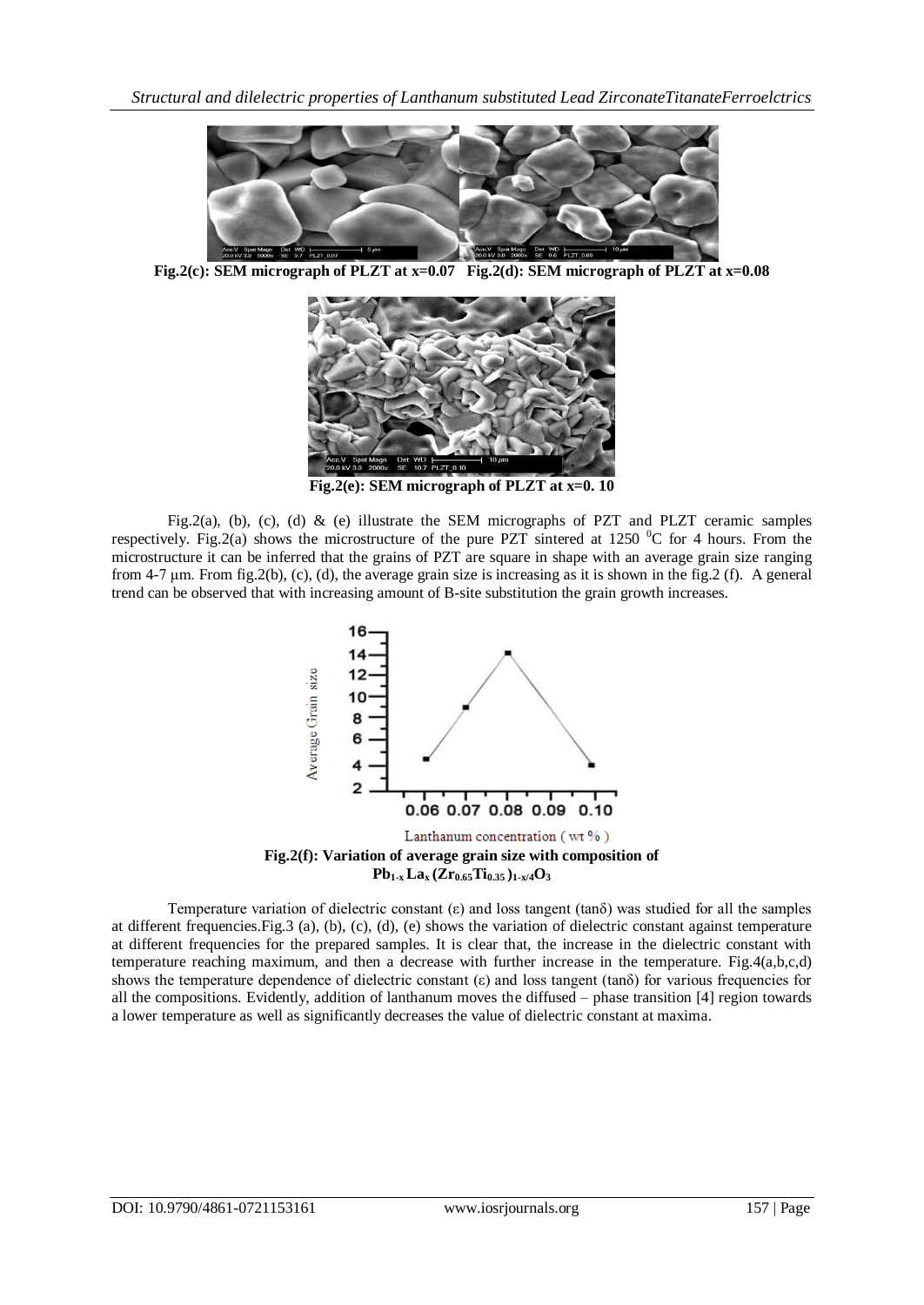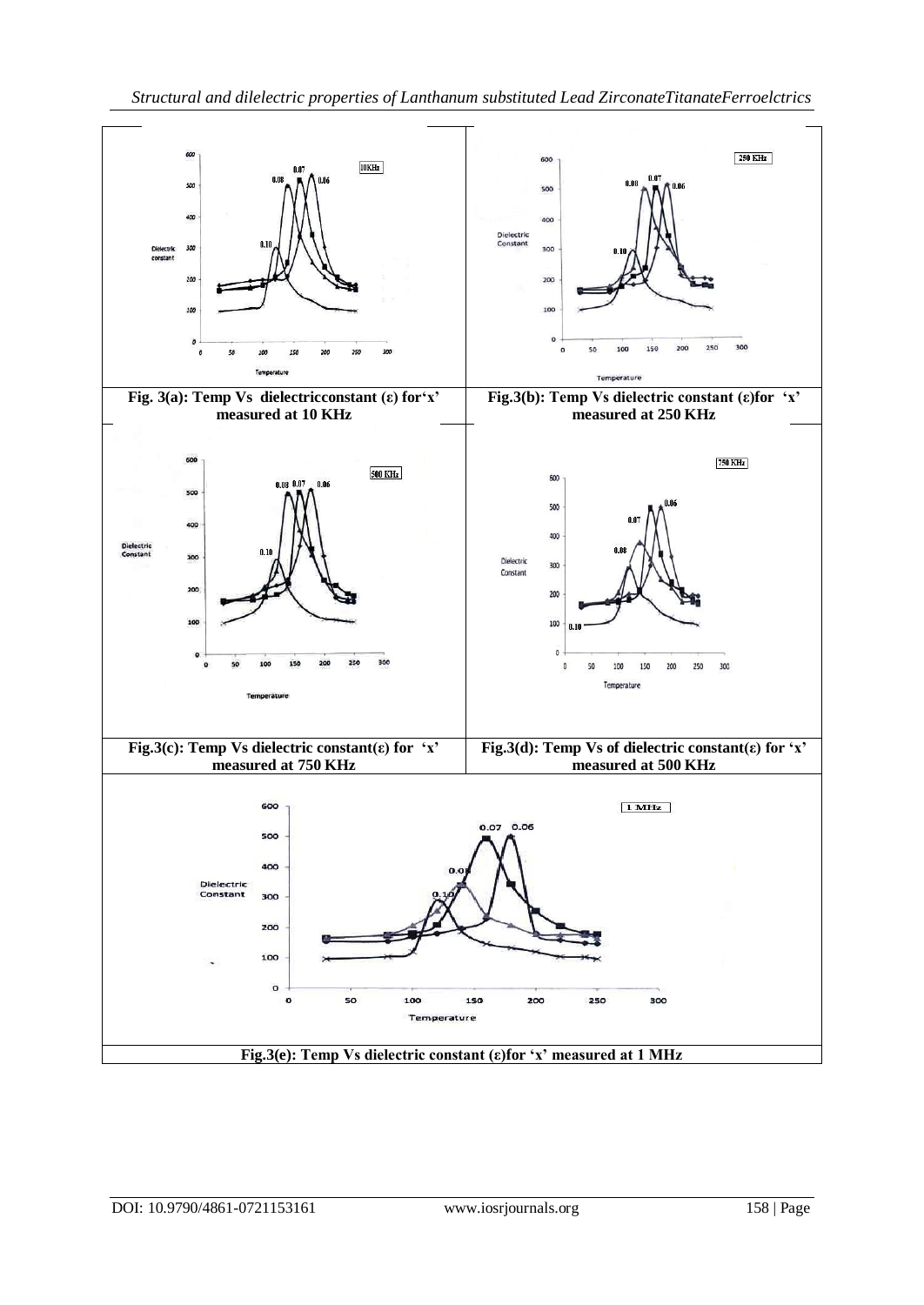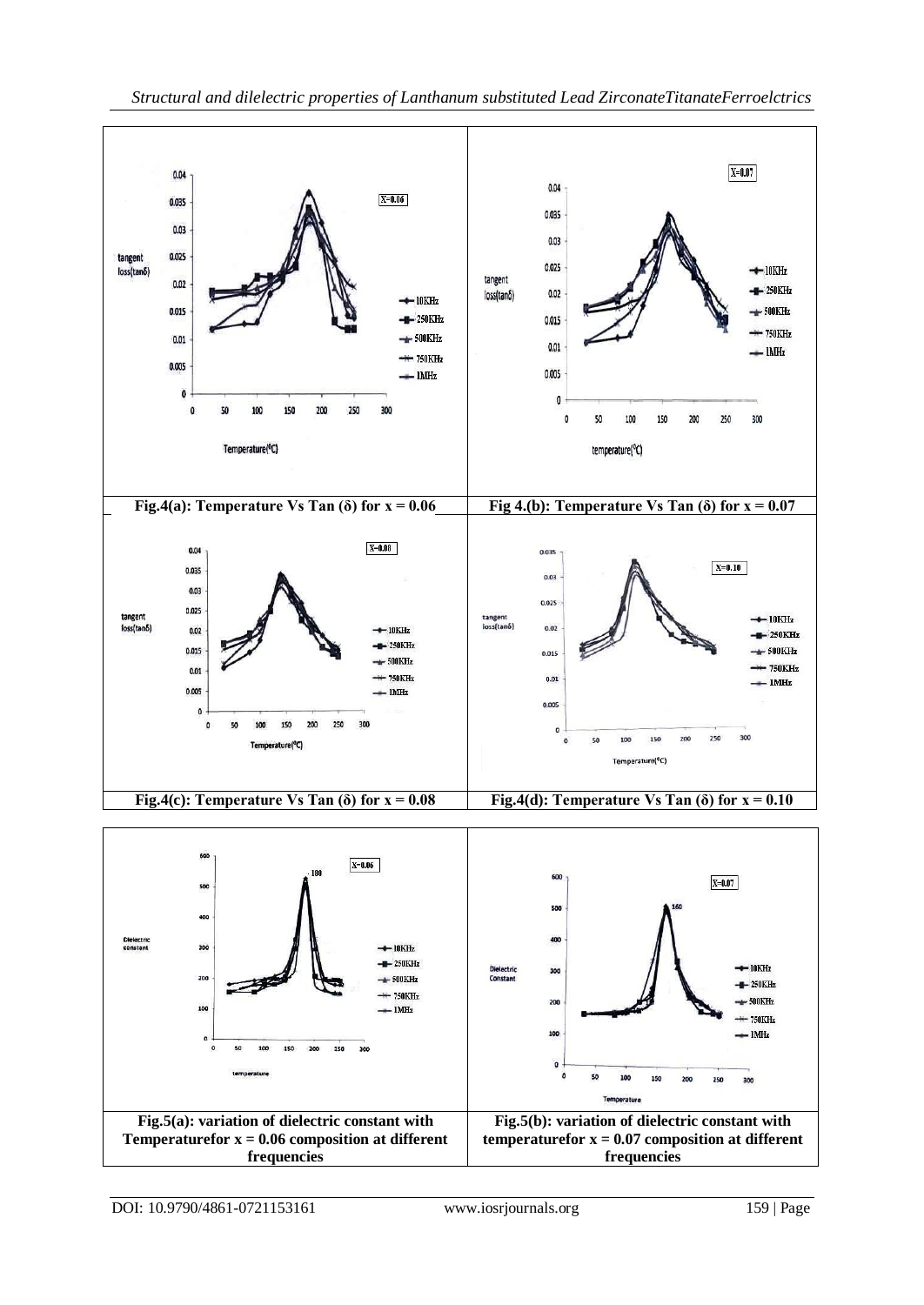

For  $x = 0.06$  and 0.07 compositions, the difference in the peak value of dielectric constant at various frequencies is modest, where the specimen contains both the tetragonal and rhombohedral phases. This can obviously be attributed to the enhanced ability for the polar nano domains to follow the ac drive due to the maximization of polarization directions inherent to two phases. On further increment of the lanthanum content  $(x=0.08)$ , the dielectric constant at maxima decreases significantly, which can be interpreted by the reduced directions of domain reorientation due to the appearance of the single phase (rhombohedral). Additionally, the poor polarisability of lanthanum ions compared with that of lead ions is also responsible for the low dielectric maximum. Curie temperature decrease with the increase in the amount of lanthanum in the PZT system. The peak in dielectric peak may be considered due to the disorder in the arrangement of rare earth and other atoms, leading to a microscopic heterogeneity in the composition, and thus, a distribution of different local curie points [5, 6].

Fig.5 (a, b, c, d) shows temperature variation of PZT & PLZT ceramics at various frequencies. Dielectric constant (ε) of any material, in general, is influenced by bipolar, electronic, ionic and interfacial polarizations .Interfacial polarization increases due to the creation of crystal defects and dipolar polarization decreases due to the increase in randomness of the dipoles with temperature. However, the temperature effect on ionic and electronic polarizations is very small. The increase in 'ε' with temperature suggests the increase in interfacial polarization.

Initially, both ε and tanδ decreases with the increase in frequency. The fall in arises from the fact that polarization does not occur instantaneously with the application of the electric field, which is further due to the inertia of the dipoles and the delay in response towards the impressed alternating electric field leads to dielectric loss and decline in ε. At low frequencies, all types of polarization contribute and as the frequency is increased, polarizations with large relaxation times cease to respond and hence the decrease in 'ε'.

At lower frequencies 'ε' is maximum because the contributions from the space charge polarization are large. The space charge polarization arises by the accumulation of charges mainly due to vacancies of lead and oxygen at the grain boundaries and at the electrode interface. At higher frequencies, contributions from the polarizations having high relaxation time cease resulting in the decrease in 'ε'. The same type of frequencydependent dielectric behavior is found in many other ferroelectric ceramic systems [4]. The value of dielectric constant decreases with higher lanthanum content which can be attributed to the minimization of number of polar directions as the structure traverse from coexistence of mixed phases to a single phase.

## **V. Conclusions**

1. La substitution on PZT Ceramics was used to enhance and modify its properties. La substitution contribute to increase in dielectric properties of PZT Ceramics

2. With the substitution of La on Lead Zirconium Titanate following structural and dielectric parameters obtained that makes them ideal as futuristic materials.

3. La doping increases the experimental density with the reduction in tetragonality of the PZT crystal lattice, which leads to the formation of denser micro-structure.

4. XRD studies showed the incorporation of lanthanum ions thermodynamically into the lattice of perovskite structure stabilizes the rhombohedral phase against the tetragonal phase